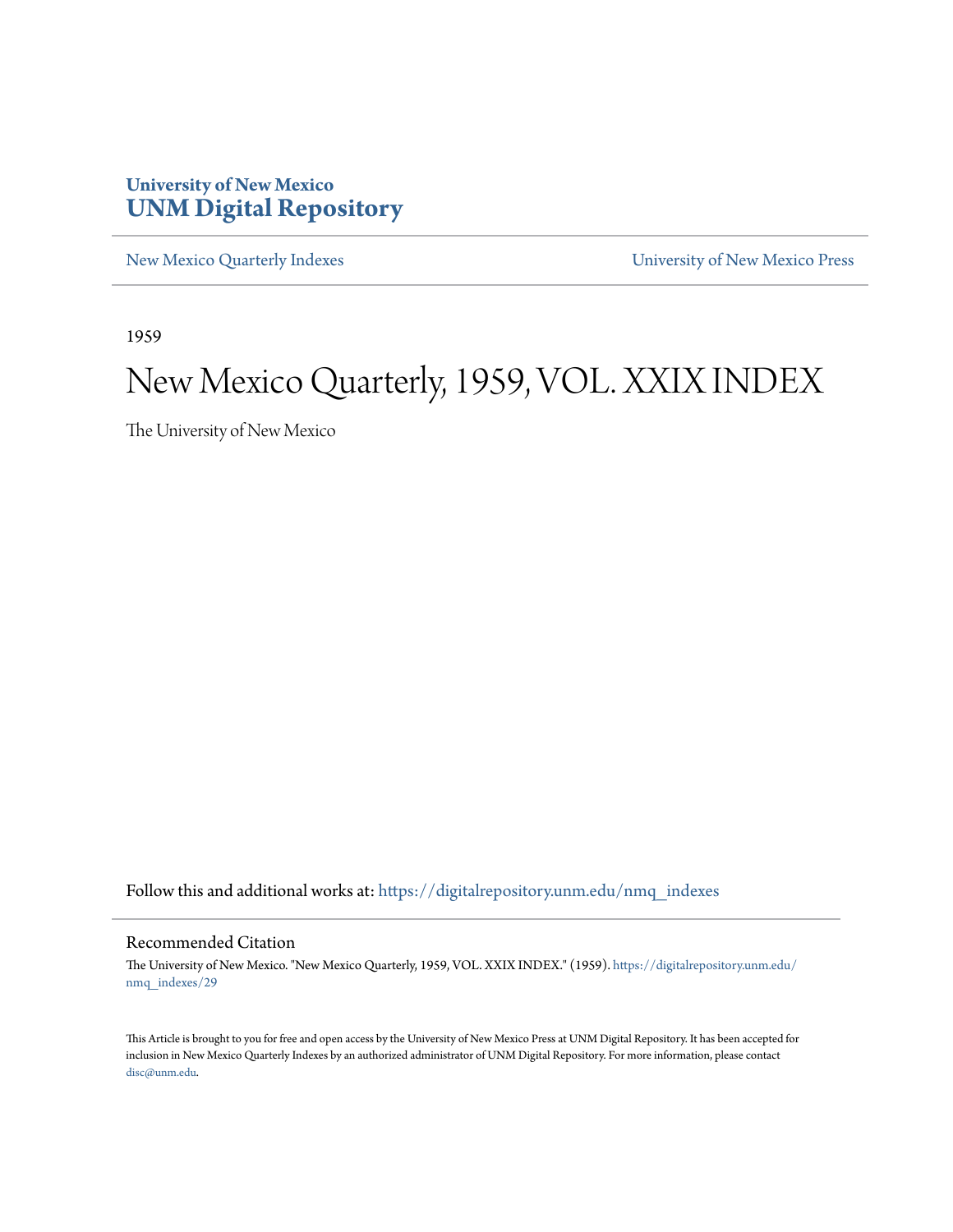TITLE:

 $29$ 

# VOLUME:

DATE: Spring, 1959-Winter, 1960

resale without permission is prohibited.

# CURRENT PERIODICAL SERIES

# PUBLICATION NO.: 216

 $1 - 4$ 

# NEW MEXICO QUARTERLY

# ISSUES:

# This publication is reproduced by agreement with the publisher. Extensive duplication or

University Microfilms, Ann Arbor, Michigan,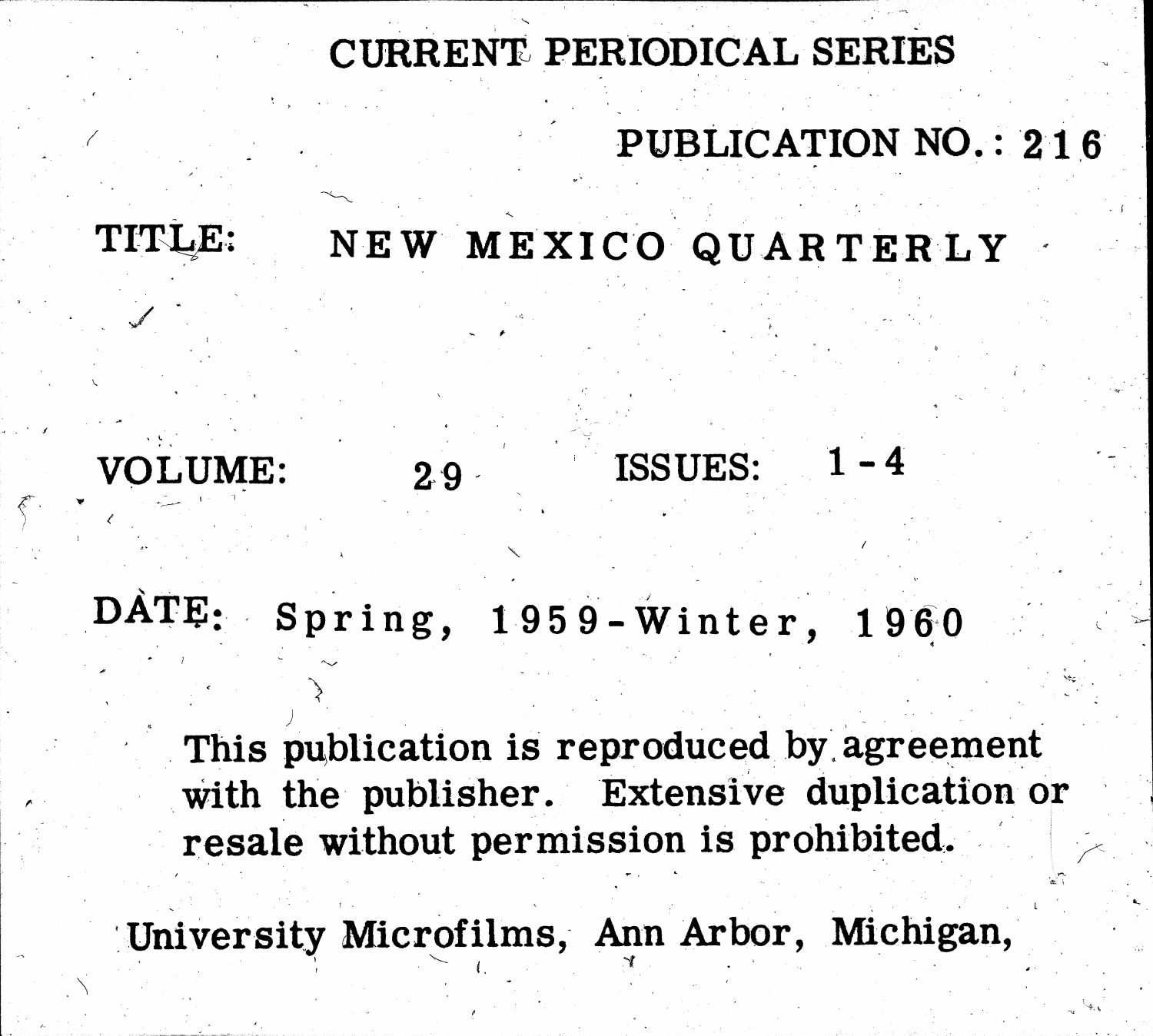# INDEX TO VOLUME  $XXIX - 1959$

# **ARTICLES**

- Adair, John. The Changing Economy of Southwest Indian Arts and Crafts, 97
- Bahm, Archie J. The New Philosophy Names Its Enemies, 223
- Butler, Fr. Richard. Santayana at Harvard, the Early Development of a Philosopher's Vocation, 341; George Santayana's Boyhood in Boston, 441
- Church, Peggy Pond. The House at Otowi Bridge, The Story of Edith Warner (part  $two)$ , 46
- Fergusson, Erna. Our Modern Indians,  $\dot{\tau}$
- Hegemann, Elizabeth C. The Images of Colonial Brazil, 389
- Hyman, Stanley Edgar, The Whole Round World, 277
- LaPaz, Lincoln. Some Aspects of Meteoritics, 169
- Leuba, Walter. Making Music, 403; Poems, 415
- Longhurst, John E. A Romp with Big  $Sister, 110$
- Parish, William J. The German Jew and the Commercial Revolution in Territorial New Mexico, 1850-1900, 307
- Robb, John Donald. Music-Its Motivation and Creation, 157
- Wright, Mabel C. Marietta and the King of Siam, 149

**VERSE** 

- Biographical notes on poets, 44, 237, 352, 416, 440
- Beyer, William. The Trap, 350

Boggs, W. Arthur. Aristotle Now, 305

- Chao Tze-Chiang, trans. Three Poems of Tu Fu, 235
- Chatfield, E. Hale. The Warning, 419
- Colt, B. Passage of Summer, 431
- Czerwinski, Edward J. Miss Dickinson's Confession, 426

Delafield, Harriet L. Childhood Remembered, 420

- Esler, Richard Curry, For a Piece of Driftwood, 340
- Ferguson, Joseph M., Jr. January Fragment, 301; The Dawning Ark, 302
- Ford, Edsel. Cornelia Fed the Swans, 422 Genge, Paul. Five Sixes, 303
- 
- Ginsberg, Louis. A Walk in the Wood, 429
- Henze, Helen Rowe, trans. Odes of Horace: Book-II, Ode 13, 432; Book III, Ode 30,
- 433 Ivers, Don. Diorama, 434; New Mexico, 435
- Kelley, Reeve Spencer. The Cat Whisker, 300

Keniston, Deborah. Knight, 301

- Kroll, Ernest. Snow in Sicily, 248; Recurrences, 304; Elegy for a Jazz Musician (One of the Mound City Blowers), 305
- Legler, Philip. A Change of View, 34; Time Exposure, 37; The Anniversary of Love, 38; Long Distance, 39; Love and an Old Western at the Starlite Drive-In Theater, 40; Since Photographs Lie, 42; Community Acres, 44; Death Scenes for Grandma, 45
- Lieberman, Laurence. International Geophysical Year, 425
- McAfee, Tom. The Alchemy, 429
- Markman, Joel L. To Jacob, Whichever, 351
- Momaday, N. Scott. Earth and I Gave You Turquoise, 156; Los Alamos, 206
- Philbrick, Charles. The Late, Late News, 436
- Quentin, Ames Rowe. Count Him as Blessed, Dreaming, 439
- Raffel, Burton. A Tale for Cynthia, 424
- Rubin, Larry. To a Dying Butterfly, 291
- Sandburg, Helga. On the Sixth Day of April This Year, 417
- Sanzenbach, Paul. Blues for a Fallen Bird, 421
- Shafer, Elizabeth. Miner's Wife, 155; Eight Hundred Candles, 428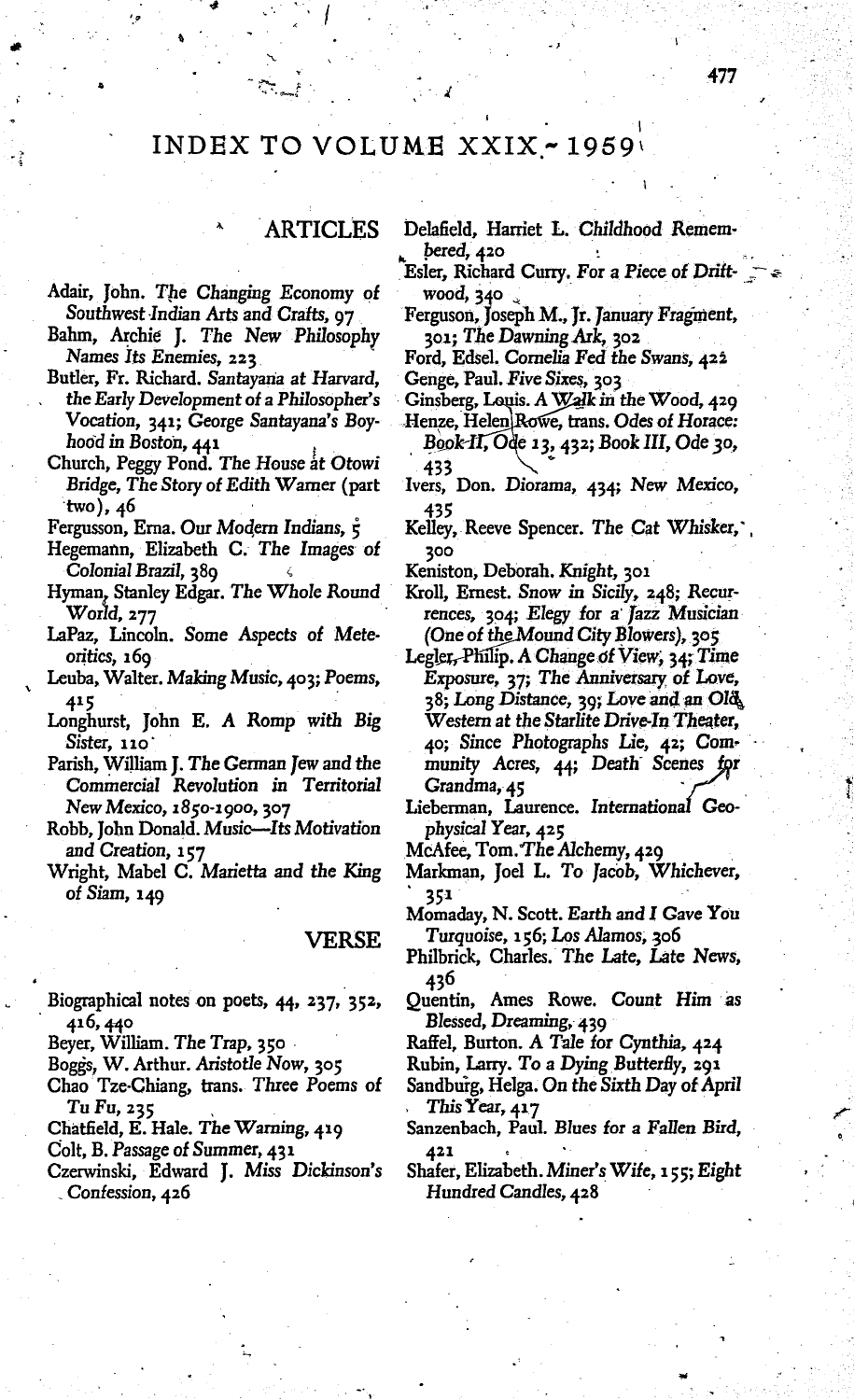Shuford, Gene. Eleven Thousand in Wheat Sacks, 153; Man-Who-Is-Horse, 420; Incident on Highway 54, 430

Singer, Sarah. Requiem, 437

Stoddard, Hope. Self-Encountered, 436

Turco, Lewis. The Moose and How He Comes, 427

Waters, Christopher. Says Doctor Peabody, 423

Waugh, James C. The Beach, 305 Wells, Ken. Ya-a-ka, 302; Requiem, 303 Wood, Clifford, Aubade, 304

## **STORIES**

Cash, Arthur H. The Think-Drive, 104

Garrett, George. My Picture Left in Scotland, 238; The Snowman, 333

Lafferty, R. A. The Wagons, 24

Montgomery, Marion. Vote for Whom You Please, 209

Peden, William. Night in Funland, 395 Richards, Allan R. Juan, 405

Tedlock, E. W., Jr. 'Twas a fond ambush,' 167

Zimpel, Lloyd. The Golden Years, 292

## **ILLUSTRATIONS**

Baumann, Gustave. Drawings from Dancing Diplomats, 411, 414

Boyd, Connie Fox. Otowi drawings, 58ff

Goff, Lloyd Lózes. Drawings from New Mexico Village Arts, 388, 393

Mimbres Indian pottery designs, 103, 109, 214 and passim

"Pawnee Bill's Double; or, The Great Scout's Best Trail." Dime novel cover reproduced from Pawnee Bill, a Biography of Major Gordon W. Lillie, 254

San Ildefonso Indian pottery designs, 1, 4 University Press colophons, 121ff, 251ff, 365ff

## **REVIEWERS**

Abbey, Edward. 381, 383 Amacher, Richard E. 121 Amburn, Ellis. 368 Baroody, W. G. 374 Baughman, Ernest W. 268 Boewe, Charles. 134 Borhegyi, Stephen F. 267 Church, Peggy Pond. 358 Cowan, Louise. 454 Delaney, Bernice M. 457 Dickey, Franklin M. 373 Dickey, Roland. 133, 138, 141 Ernenwein, Leslie. 118 Ferguson, Joe M., Jr. 124, 125, 361 Fergusson, Erna. 112, 353 Gibson, Ruby L. 455 Goldberg, M.A. 465 Haase, Ynez D. 469, 470 Jacobs, Willis D. 462 Kenner, Ron. 464 Legler, Philip. 449 Lieuwen, Edwin. 471 MacCurdy, Raymond R. 458 McNickle, D'Arcy. 128 Martinez, Ramona Maher. 140, 240-Neiman, Gilbert. 119 Parnie, Alexander D. 271, 357 Proper, Robert. 116 Reeder, Ray. 362 Rippy, Frances Mayhew. 457 Ryan, Marjorie. 136 Secrest, Robert R. 116 Shawcross, John T. 461 Smith, Olga Wright, 468 Sonnichsen, C. L. 357 Stilwell, Robert L. 361, 460 Tedlock, E. W., Jr. 127 Ulibarrí, Sabine R. 355 Waters, Raymond F. 129. Weems, John Edward. 369, 371 Weihofen, Henry. 113 Wicker, C.V. 265 Wood, Clifford. 363 Wynn, Dudley. 132

i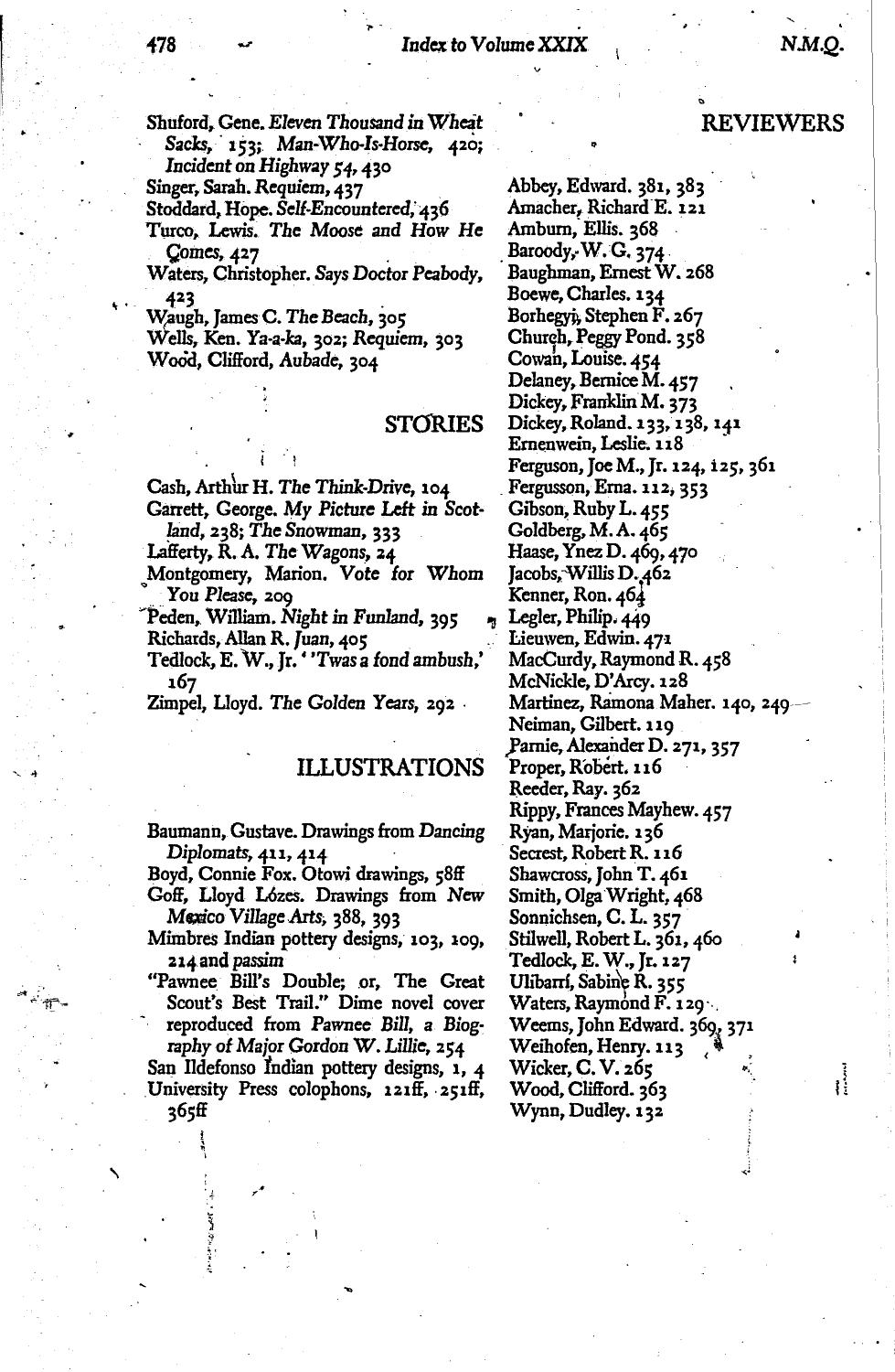## **BOOK REVIEWS**

- Adams, Frank Davis. The Life & Times of Buckshot South, 379
- Andrews, Kenneth R., ed. English Privateering Voyages to the West Indies, 1588-1595, 371
- Arizona and the West (John Alexander Carroll, ed.), 146
- Atkinson, Laura. The Horny-Toad Kite, 141
- Beach, Joseph Warren. The Making of the Auden Canon, 124.
- Beach, Sylvia. Shakespeare and Company, 462
- Beckett, Samuel. Watt, 381
- Bennett, Josephine W., Oscar Cargill, and Vernon Hall, Jr., eds. Studies in the English Renaissance Drama, 373
- Betzinez, Jason (with W. S. Nye). I Fought with Geronimo, 470
- Bitter, Francis. Magnets: The Education of a Physicist, 472
- Blacker, Irwin R. Taos, 379
- Boatright, Mody C., Robert B. Downs, and John T. Flanagan. The Family Saga and Other Phases of American Folklore, 268
- Bowen, Croswell. The Curse of the Misbegotten, 461
- Boys, C. V. Soap Bubbles, 472.
- Bracher, Frederick. The Novels of James Gould Cozzens, 457
- Brewer, J. Mason. Dog Ghosts and Other Texas Negro Folk Tales, 268
- Calvino, Italo. The Baron in the Trees, 457
- Canby, Henry Seidel. Thoreau, 121
- Cieza de Leon, Pedro de. The Incas, 361
- Clemons, Walter. The Poison Tree and Other Stories, 368
- Cook, John A. Neo-Classic Drama in Spain, Theory and Practice, 458
- Crichton, Robert. The Great Imposter, 353
- Davis, Wesley Ford. The Time of the Panther, 270
- Dickey, William. Of the Festivity, 449
- Ferm, Vergilius, ed. Encyclopedia of Morals, 119
- Fisher, Vardis. Love and Death, 379
- Foster, Joseph. Stephana, 132
- Gallinas Press, The. The Artists' Miscellany, 2
- Garrett, George. The Finished Man, 379
- Goff, Lloyd Lózes. Fly Redwing Fly, 141; Run Sandpiper Run, 141
- Goldberg, M. A. Smollett and the Scottish  $. School, 265$
- Griffin, Donald R. Echoes of Bats and Men, 472
- Hannum, Alberta, Paint the Wind, 128
- Henderson, Harold G. An Introduction to Hziku, An Anthology of Poems and Poets Arom Basho to Shiki; 133
- Hening, H. B., ed. George Curry, 1861-1947, an Autobiography, 129
- Hoffman, Daniel G. The Poetry of Stephen Grane, 140
- Howells, William Dean. Criticism and Fiction and Other Essays, 460
- Huff, Robert. Colonel Johnson's Ride, 449
- Hughes, Donald J. The Neutron Story, 472
- Hurley, Patrick M. How Old Is the Earth?, 472
- Inscape (Elaine Kalmar, Frank Stuart, and E. W. Tedlock, Jr., eds.), 2
- Jungk, Robert. Brighter than a Thousand Suns, 358
- Kidder, Alfred, II, and Carlos Samayoa Chinchilla. The Art of the Ancient Maya, 267
- Korn, Alfons L. The Victorian Visitors, 138
- Levy, Kurt L. Vida y Obras de Tomás Carrasquilla, 355
- Lucas, F. L. The Search for Good Sense: Four Eighteenth Century Characters, 465; The Art of Living: Four Eighteenth Century Minds, 465
- Lynn, Kenneth S., ed. The Comic Tradition in America: An Anthology of American Humor, 134
- McClellan, H. B. I Rode with Jeb Stuart, 369